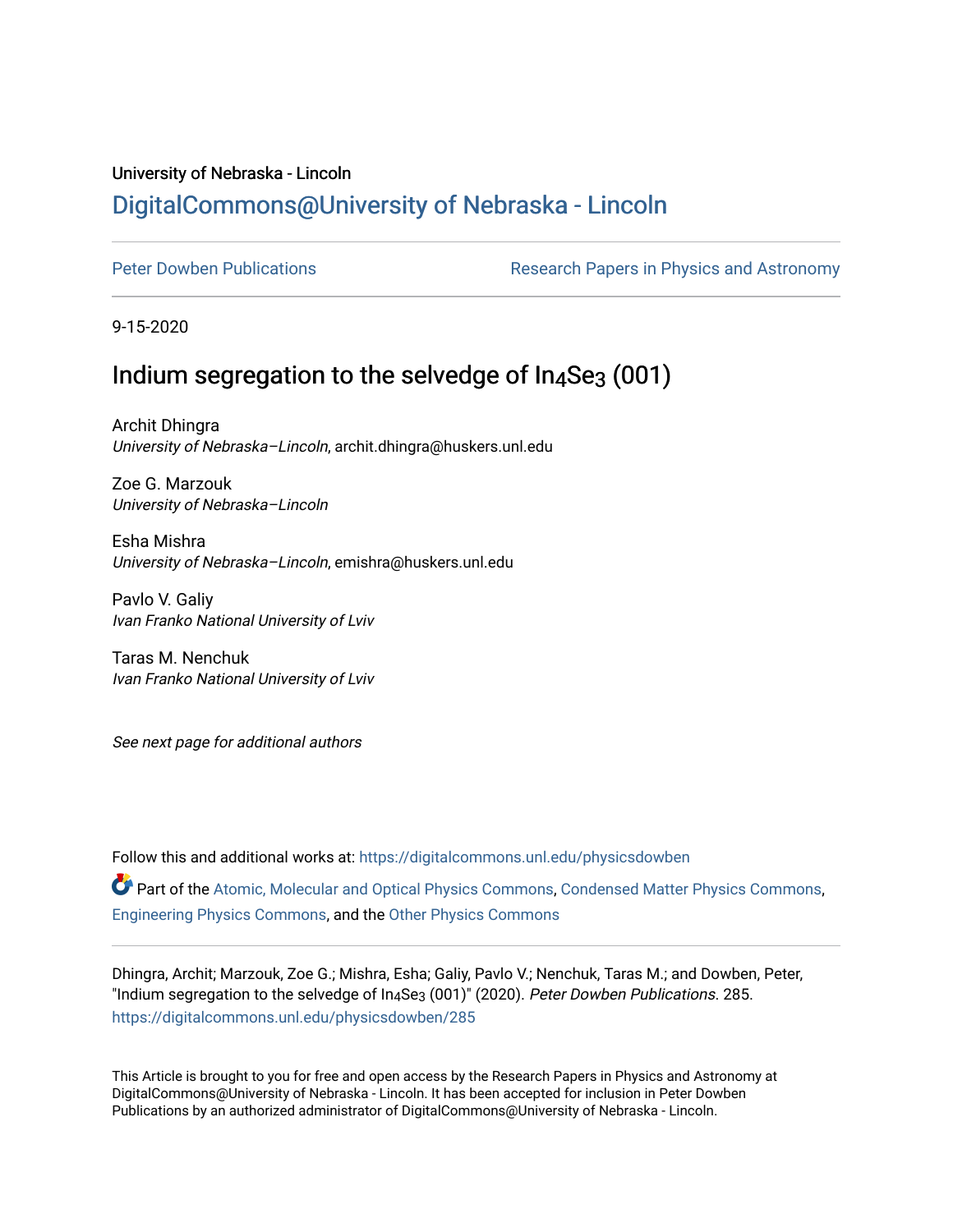## Authors

Archit Dhingra, Zoe G. Marzouk, Esha Mishra, Pavlo V. Galiy, Taras M. Nenchuk, and Peter Dowben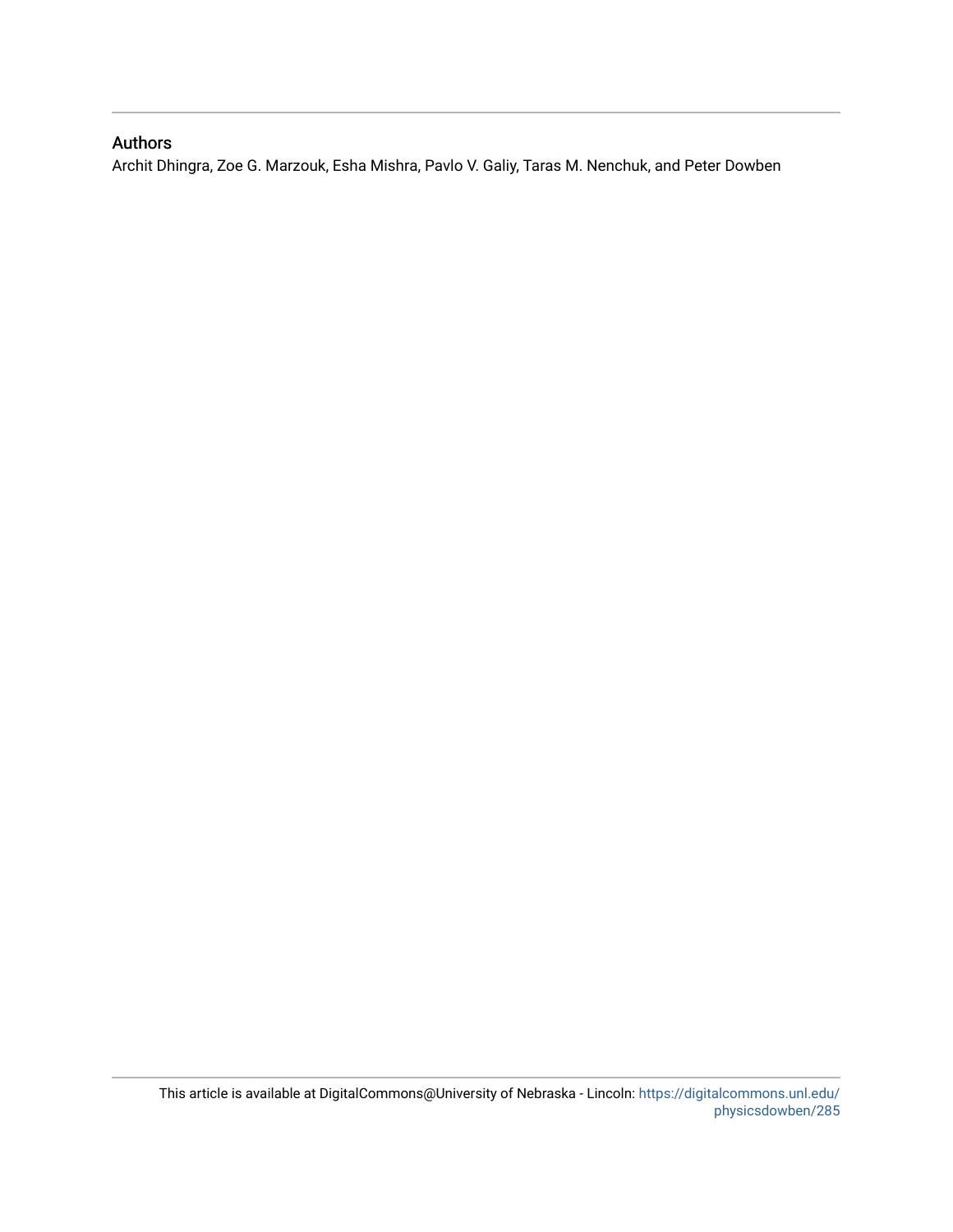Version of Record:<https://www.sciencedirect.com/science/article/pii/S0921452620302969> Manuscript\_b6c395511fdf08ea4b2345630b690def

Published in Physica B: Condensed Matter, Volume 593, 15 September 2020, 412280

#### **Indium Segregation to the Selvedge of In4Se3 (001)**

Archit Dhingra<sup>1</sup>, Zoe G. Marzouk<sup>1</sup>, Esha Mishra<sup>1</sup>, Pavlo V. Galiy<sup>2</sup>, Taras M. Nenchuk<sup>2</sup>, Peter A.  $Downen<sup>1</sup>$ 

<sup>1</sup>Department of Physics and Astronomy, University of Nebraska−Lincoln, Jorgenson Hall, 855 North 16th Street, Lincoln, NE 68588-0299, U. S. A.

<sup>2</sup>Electronics Department, Ivan Franko L'viv National University, L'viv, Ukraine

### **Abstract**

 Thermal motion of the surface atoms will lead to a decrease in photoemission intensity, while surface segregation may result in an increase of some photoemission intensities. For In4Se3(001), both effects are seen. The Debye–Waller factor plot, based on the temperature dependent X-ray photoemission spectroscopy (XPS) measurements on  $In_4Se_3(001)$ , suggests an upper bound of  $203 \pm 6$  K for the effective Debye temperature, based on the surface component of the In  $3d_{5/2}$  core-level. Indium is found to segregate to selvedge (subsurface region) of the crystal.

**Keywords:** Debye–Waller factor; In4Se3; Debye temperature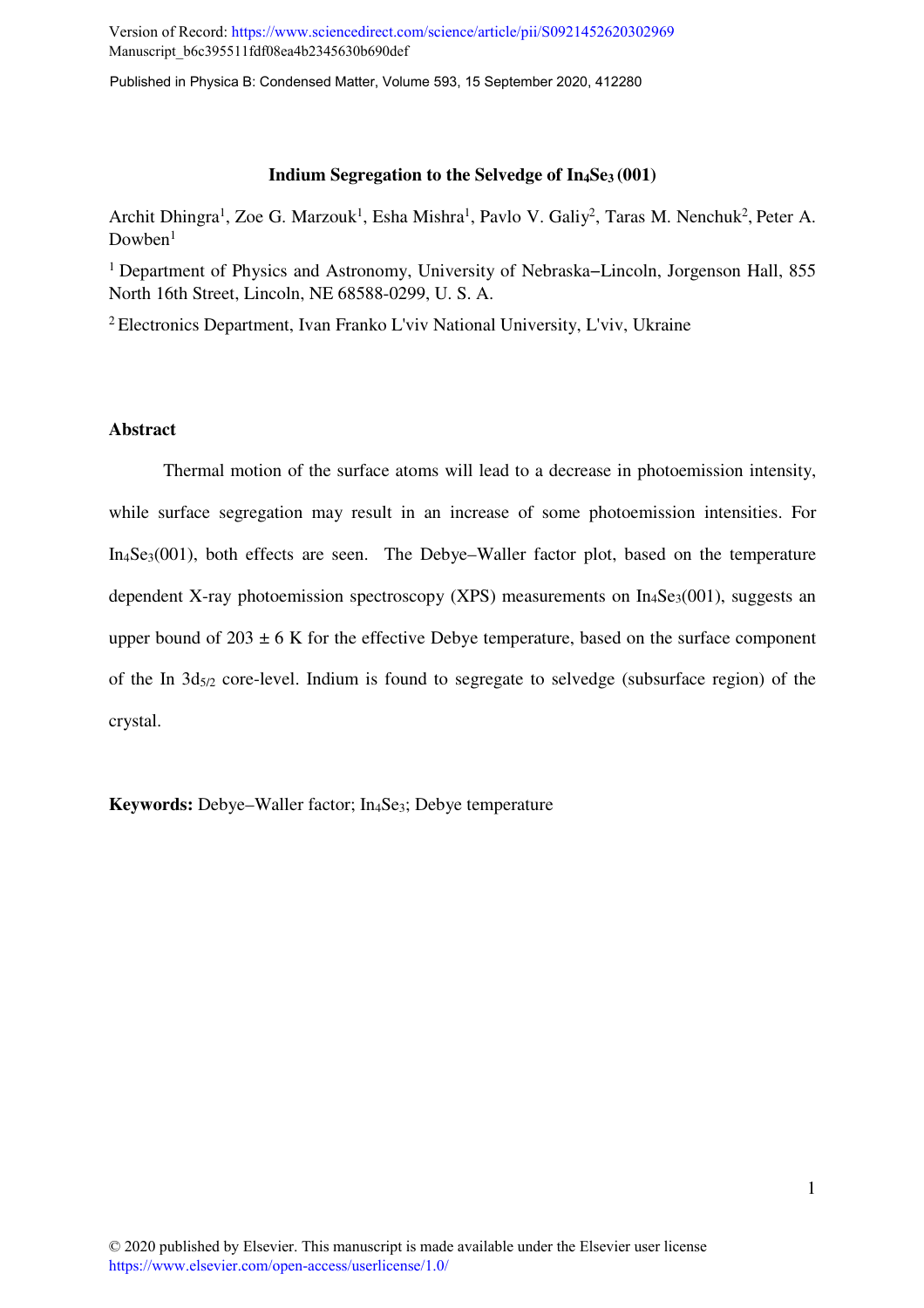### **1. Introduction**

Transition metal trichalcogenides (TMTs), of the form  $MX_3$  (M=Ti, Ta, Zr, Hf, etc.; X= S, Se, TE), are 2D materials consisting of 1D chains that are atomically precise in nature [1-3]. Due to the presence of these 1D chains, as their structural unit, these TMTs can exist without dangling bond defects [2,3], thus drawing increased research interest in the field of lowdimensional materials. Edge defects and disorders, which are suppressed in the MX3 type TMTs, are prevalent in dichalcogenides of transition metals (TMDs) and graphene-based materials causing some undesired properties (which are electronic in nature) that show up with decreases in the width of the semiconductor channel  $[4-13]$ . Whether other TMTs, like  $In_4$ Se<sub>3</sub>, are of interest and possess the properties suitable for devices at transistor widths in the region of 10 nm depends on the facility with which such materials can be manipulated as a 2D material, and adapted to large scale manufacturing. Among the issues of concern are the possibily of significant influence of phonon scattering on carrier mobility (as was observed for  $T_iS_3$  [14]) and their phase stability.

 $In_4Se_3$  is a semiconducting material with a layered structure [15-22]. The intralayer interactions in this system are of the strong ionic-covalent kind, whereas the interlayer interactions are of the weaker kind. This system's (001) surface is found to be corrugated (and not smooth) [15], which results in structures having quasi-1D chains at the semiconducting surface of  $In_4$ Se<sub>3</sub> (001) system. Additionally, this system is proven to have a band structure that is extremely anisotropic in nature [16–18]; and is found to be dominated by multivalent indium  $[(\text{In}_3)^{5+}]$  bonded with selenium through covalent-ionic bonds. Furthermore, its band gap – which is of the direct kind – is comparable to that of silicon's (1.1 eV) as it lies between a value of 1.1 to 1.3 eV [14–16]. However, the transport measurements dictate that the band gap is about 0.6 eV [18]. Valence band is discovered to be placed well below the Fermi level, as is evident from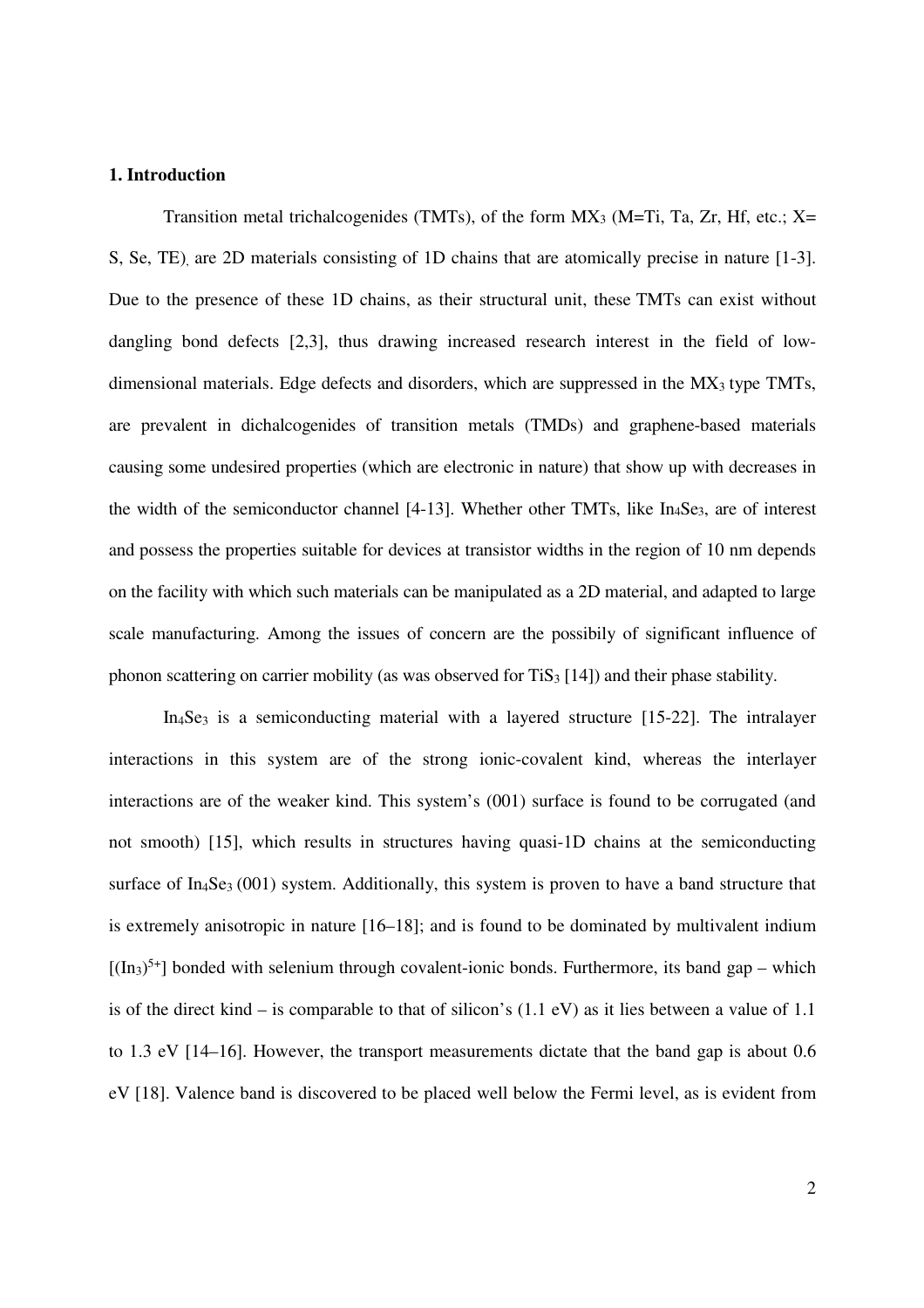the angle resolved valence band photoemission spectroscopy data [15–17,19]. Thus, it is suggested that  $In_4Se_3(001)$  is an n-type semiconductor, making it consistent with the transistor measurements [20]. Moreover, the thermoelectric properties possessed by this system make it quite interesting [23–30]. Other non-layered indium selenides have also been investigated for thermoelectric properties [31-35].

A recent study [20] indicated that the In4Se3(001) surface terminates in In (as opposed to Se), which differed from the expected results of ground state density functional theory calculations. The possibility of In segregation was, however, by no means excluded in that study. Here, we probe the surface composition further and the effect of thermal motion at the  $In_4Se_3(001)$  surface. We have used temperature dependent X-ray photoemission spectroscopy (XPS) in order to investigate the effective Debye temperature (which is one of the key descriptive parameters for the dynamic motion of the atoms) of the core-level In  $3d_{5/2}$  component at the system's surface.

### **2. Experimental Methods**

The In<sub>4</sub>Se<sub>3</sub> crystals were grown using Czochralski method [15-19]. The  $(001)$  crystals are easily cleaved to obtain clean (001) surfaces, as the In<sub>4</sub>Se<sub>3</sub> crystal structure is layered [15-22]. The  $In_4Se_3(001)$  crystals are single-phased and pure with the lattice constants matching the literature values of a = 15.290 Å, b = 12.307 Å, c = 4.081 Å, while the volume of the elementary cell V = 767.88(4)  $\AA^3$  [21-22]. The cleaved crystals were examined using X-ray photoemission (XPS).

The core level XPS measurements were carried out using a SPECS X-ray Al anode  $(hv =$ 1486.6 eV) source and a hemispherical electron analyzer (PHI Model: 10-360) that has an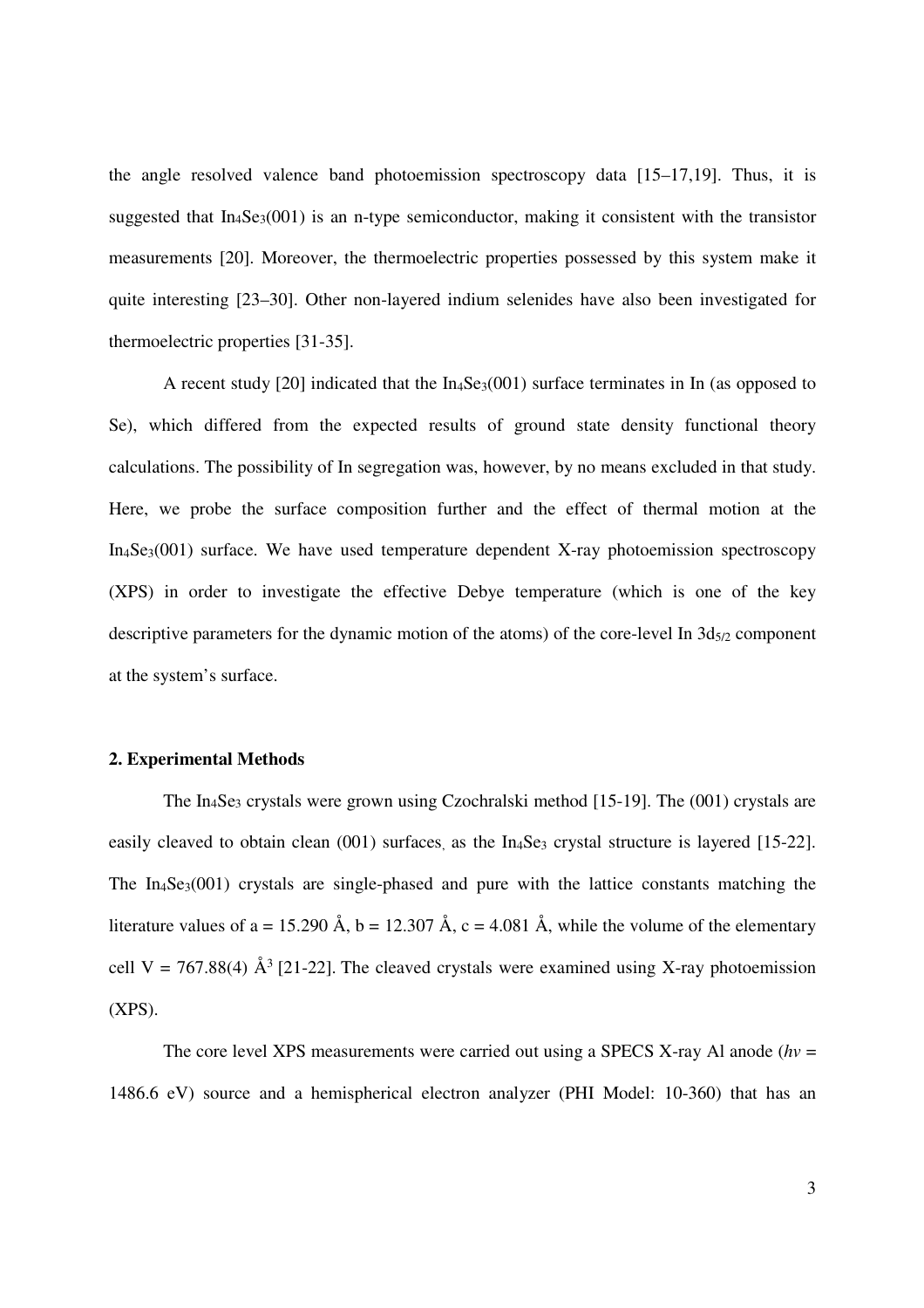angular acceptance of  $\pm 10^{\circ}$  or more. All the measurements were performed under ultra-high vacuum (UHV). Samples were cooled between 240–300 K using a liquid nitrogen cryostat connected to the sample holder, as described in [36].

#### **3. Results and discussion**

As discussed elsewhere  $[20]$ , the XPS core level features for the In  $3d_{5/2}$  contain two components at  $445.4+0.1$  eV, and  $444.5+0.1$  eV. These two In  $3d_{5/2}$  core level photoemission features may be attributed to a shift in the surface-to-bulk core level binding energy [20]. These two components are indicated by the fittings to the photoemission core level features, as show in Figure 1. Figure 1 shows there is a decrease in XPS intensity of the surface In  $3d_{5/2}$  core-level (at 445.4+0.1 eV) with increasing temperature (from 240–300 K). This change in intensity for the surface In  $3d_{5/2}$  core-level (at  $445.4+0.1$  eV) has been plotted in Fig. 2a. The XPS intensity of the In  $3d_{5/2}$  core-level at a binding energy of  $444.5+0.1$  eV, associated with the bulk of In<sub>4</sub>Se<sub>3</sub>(001), was found to increase with increasing temperature (see Figures 1 and 2a). An increase in core level intensity, with increasing temperature, suggests an increase in the In concentration. Because this does not occur in the surface component, of the  $3d_{5/2}$  core level, the segregation of indium must not be to the surface but to the near surface region, i.e. the selvedge layer or subsurface region. There is no significant change in low energy electron diffraction (LEED) over this range [37], so loss of indium from the surface leading to surface defects is unlikely. The bulk of the crystal is a significant reservoir for In, and we cannot preclude the possibility that the solubility for indium in the selvedge region changes with temperature.

The decrease of intensity of the surface  $3d_{5/2}$  core level could be, however, the result of large vibrational amplitudes of the In atoms at the surface. A key parameter for description of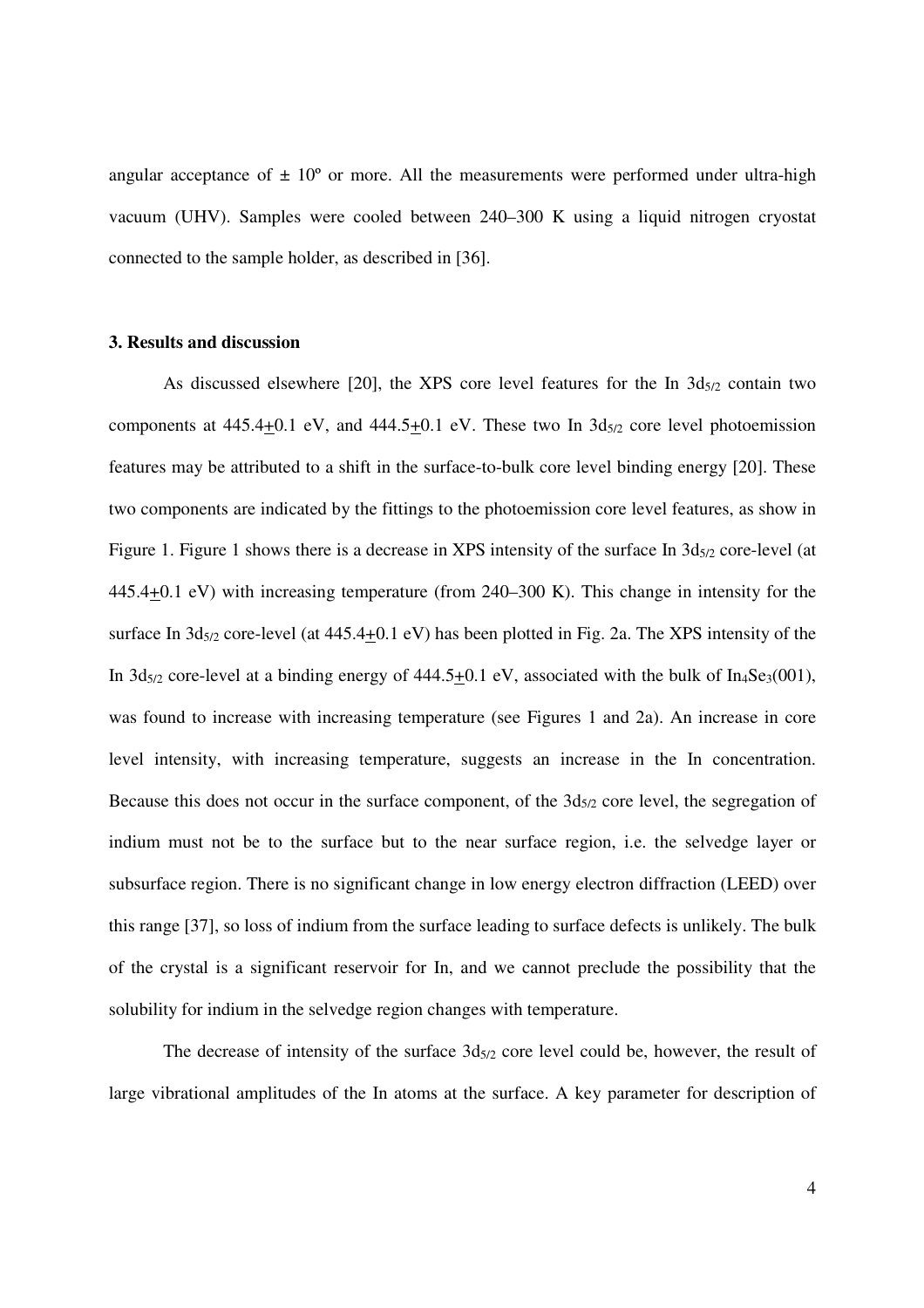thermal motion of surface atoms perpendicular to the crystal surface and parallel to the scattering vector  $(\Delta k)$  is Debye–Waller scattering, characterized by an effective Debye temperature. The intensity of ejected electrons during XPS is then found to be an exponentially decaying function of absolute temperature, and it can be expressed as [36,38-39]:

$$
I = I_0 e^{-2W(T)}
$$

Here,  $W(T)$  is the Debye–Waller factor and T is the absolute temperature of the system. For a process involving elastic scattering,  $W(T)$  can be expressed as [36-45]:

$$
W(T) = \frac{3(\hbar \Delta k)^2 T}{2mk_B \theta_D^2}
$$

As seen in Figure 2b, the intensity of the surface In  $3d_{5/2}$  core-level (at  $445.4+0.1$  eV) photoemission feature follows the Debye–Waller model, unlike the bulk or selvedge In  $3d_{5/2}$ core-level component (at a binding energy of 444.5+0.1 eV). The effective Debye temperature of  $203 \pm 6$  K for the surface In  $3d_{5/2}$  core-level, can be extracted from the linear fitting in Figure 2b. Since this measurement does not include the in-plane or anharmonic motions, this Debye temperature is only an effective Debye temperature and not the true Debye temperature. This value is significantly less than the effective Debye temperature of  $377+20$  K, extracted from temperature dependent LEED measurements in this temperature range [37]. The results are, nonetheless, consistent as the LEED is not perfectly surface sensitive and would have some subsurface contribution.

 Because segregation of In to the subsurface or selvedge layer is indicated, from the bulk, the effective Debye temperature of 203+6 K for the surface In  $3d_{5/2}$  core-level component can only be an upper bound, but the low value is consistent with a layered system with weaker binding between layers.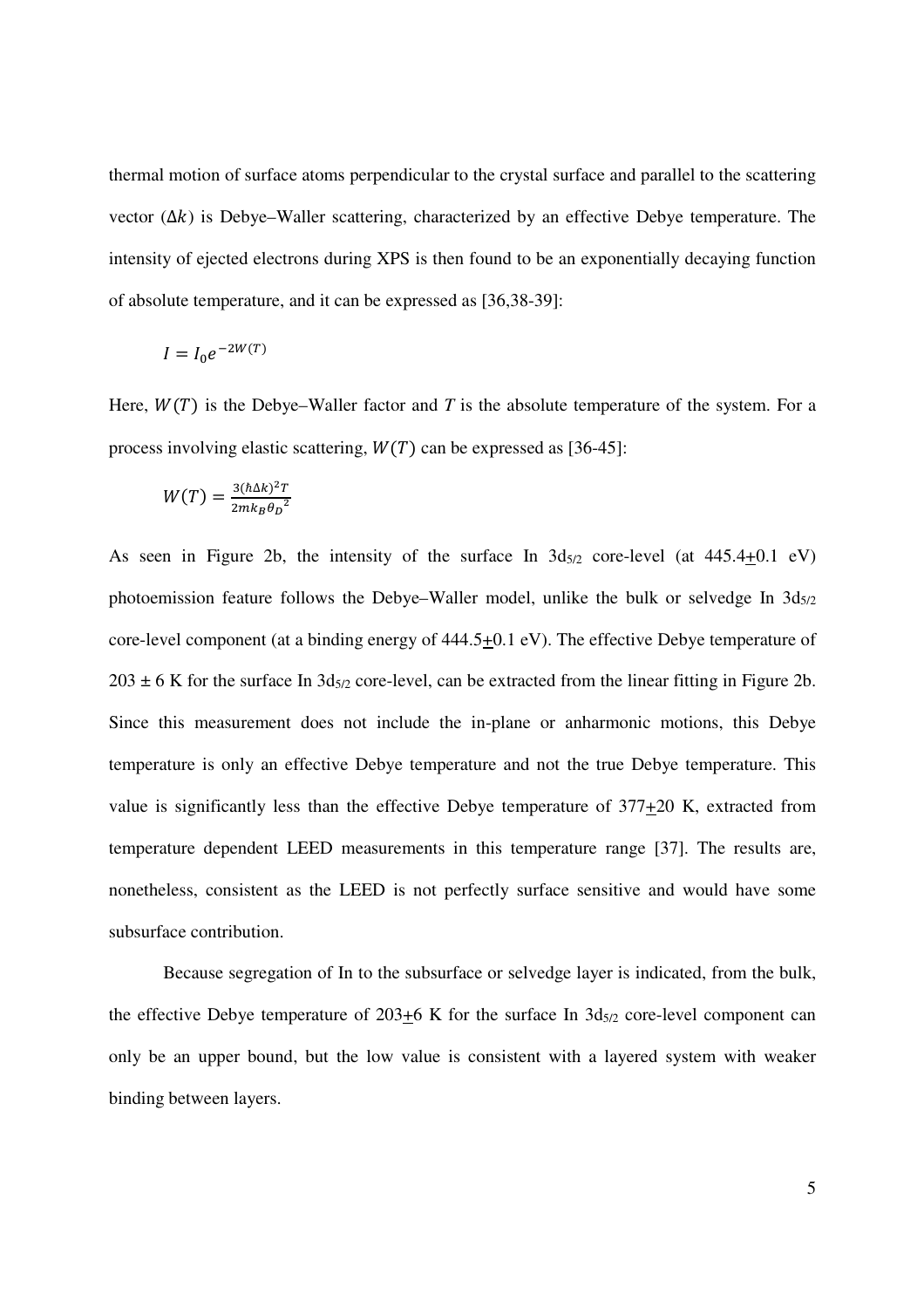#### **4. Conclusion**

In conclusion, the temperature dependent XPS measurements suggest that the In atoms on the surface of  $In_4Se_3(001)$  follow the Debye–Waller model while the In atoms in subsurface region do not. This violation of the Debye–Waller model [36-42], represented by increase in the surface component of the In  $3d_{5/2}$  core-level XPS intensity with increasing temperature, implies that In segregates to the selvedge. Therefore, the extracted effective Debye temperature of 203  $\pm$ 6 K for the surface In  $3d_{5/2}$  core-level can only be an upper bound. These findings suggest phonon scattering may affect transport by reducing carrier mobility. There is now some reason to believe that the solubility of In in the subsurface region of  $In_4Se_3(001)$  may be temperature dependent.

## **Acknowledgments**

This research was supported by the National Science Foundation (NSF), through grants NSF-ECCS 1740136, as well as by the nCORE, a wholly owned subsidiary of the Semiconductor Research Corporation (SRC), through the Center on Antiferromagnetic Magnetoelectric Memory and Logic task #2760.002. Zoe G. Marzouk was funded through the Nebraska Materials Research Science and Engineering Center (MRSEC) Grant No. DMR-1420645.

#### **References**

- [1] A. Lipatov, M.J. Loes, H. Lu, J. Dai, P. Patoka, N.S. Vorobeva, D.S. Muratov, G. Ulrich, B. Kästner, A. Hoehl, G. Ulm, X.C. Zeng, E. Rühl, A. Gruverman, P.A. Dowben, A. Sinitskii, ACS Nano 12 (2018) 12713–20. https://doi.org/10.1021/acsnano.8b07703
- [2] T.A. Empante, A. Martinez, M. Wurch, Y. Zhu, A.K. Geremew, K. Yamaguchi, M. Isarraraz, S. Rumyantsev, E.J. Reed, A.A. Balandin, L. Bartels, Nano Lett. 19 (2019)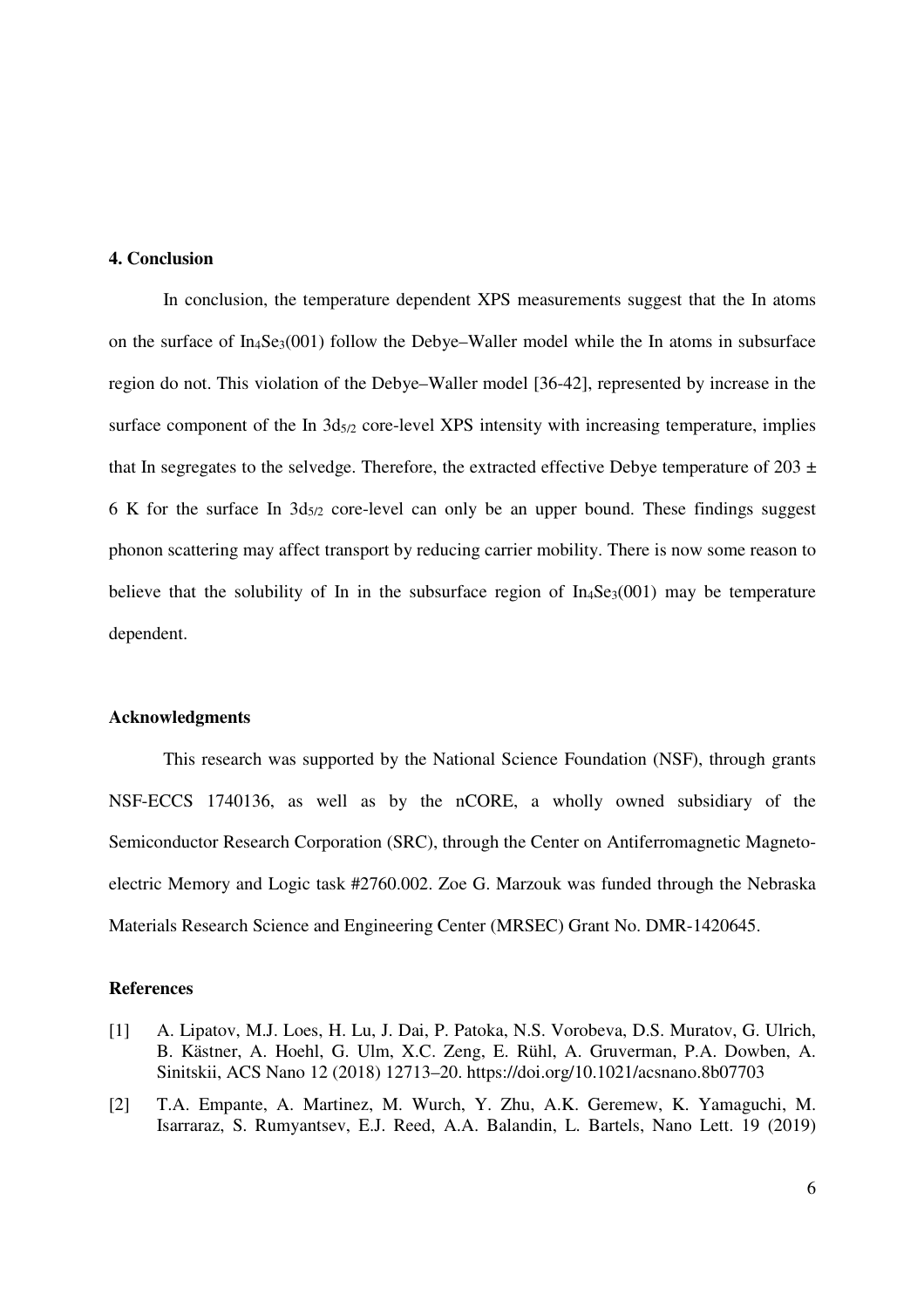4355-4361. https://doi.org/10.1021/acs.nanolett.9b00958

- [3] A. Geremew, M.A. Bloodgood, E. Aytan, B.W.K. Woo, S.R. Corber, G. Liu, K. Bozhilov, T.T. Salguero, S. Rumyantsev, M.P. Rao, A.A. Balandin, IEEE Electronic Device Lett. 39 (2018) 735-738. https://doi.org/10.1109/LED.2018.2820140
- [4] S.M.M. Dubois, A. Lopez-Bezanilla, A. Cresti, F. Triozon, B. Biel, J.C. Charlier, S. Roche, ACS Nano 4 (2010) 1971–6. https://doi.org/10.1021/nn100028q
- [5] S.A. Jensen, R. Ulbricht, A. Narita, X. Feng, K. Müllen, T. Hertel, D. Turchinovich, M. Bonn, Nano Lett. 13 (2013) 5925–30. https://doi.org/10.1021/nl402978s
- [6] M.Y. Han, J.C. Brant, P. Kim, Phys. Rev. Lett. 104 (2010) 056801. https://doi.org/10.1103/PhysRevLett.104.056801
- [7] Y.J. Shi, J. Lan, E.J. Ye, W.Q. Sui, X. Zhao, Eur. Phys. J. B. 87 (2014) 251. https://doi.org/10.1140/epjb/e2014-50321-0
- [8] Y. Yang, R. Murali, IEEE Electron. Dev. Lett. 31 (2010) 237. https://doi.org/10.1109/LED.2009.2039915
- [9] J. Baringhaus, M. Ruan, F. Edler, A. Tejeda, M. Sicot, A. Taleb-Ibrahimi, A.P. Li, Z. Jiang, E.H. Conrad, C. Berger, C. Tegenkamp, W.A. de Heer, Nature 506 (2014) 349–54. https://doi.org/10.1038/nature12952
- [10] M. Wimmer, I. Adagideli, S. Berber, D. Tomanek, K. Richter, Phys. Rev. Lett. 100 (2008) 3–6. https://doi.org/10.1103/PhysRevLett.100.177207
- [11] V.K. Dugaev, M.I. Katsnelson, Phys. Rev. B. 88 (2013) 235432. https://doi.org/10.1103/PhysRevB.88.235432
- [12] E.R. Mucciolo, C.H. Lewenkopf, J. Phys. Condens. Mat. 22 (2010) 273201. https://doi.org./10.1088/0953-8984/22/27/273201
- [13] J. Wurm, K. Richter, İ. Adagideli, Phys. Rev. B. 84 (2011) 075468. https://doi.org/10.1103/PhysRevB.84.205421
- [14] M. Randle, A. Lipatov, A. Kumar, C.-P. Kwan, J. Nathawat, B. Barut, S. Yin, K. He, N. Arabchigavkani, R. Dixit, T. Komesu, J. Avila, M. C. Asensio, P. A. Dowben, A. Sinitskii, U. Singisetti, J. P. Bird, ACS Nano 13 (2019) 803−811. https://doi.org/10.1021/acsnano.8b08260
- [15] Y.B. Losovyj, M. Klinke, E. Cai, I. Rodriguez, J. Zhang, L. Makinistian, A.G. Petukhov, E.A. Albanesi, P.V. Galiy, Ya. Fiyala, J. Liu, P.A. Dowben, Appl. Phys. Lett. 92 (2008) 122107. https://doi.org/10.1063/1.2894577
- [16] Y.B. Losovyj, L. Makinistian, E.A. Albanesi, A.G. Petukhov, J. Liu, P.V. Galiy, O.R. Dveriy, P.A. Dowben, J. Appl. Phys. 104 (2008) 083713. https://doi.org/10.1063/1.3000453
- [17] K. Fukutani, Y. Miyata, I. Matsuzaki, P.V. Galiy, P.A. Dowben, T. Sato, T. Takahashi, J. Phys. Soc. Jpn. 84 (2015) 1–6. https://doi.org/10.7566/JPSJ.84.074710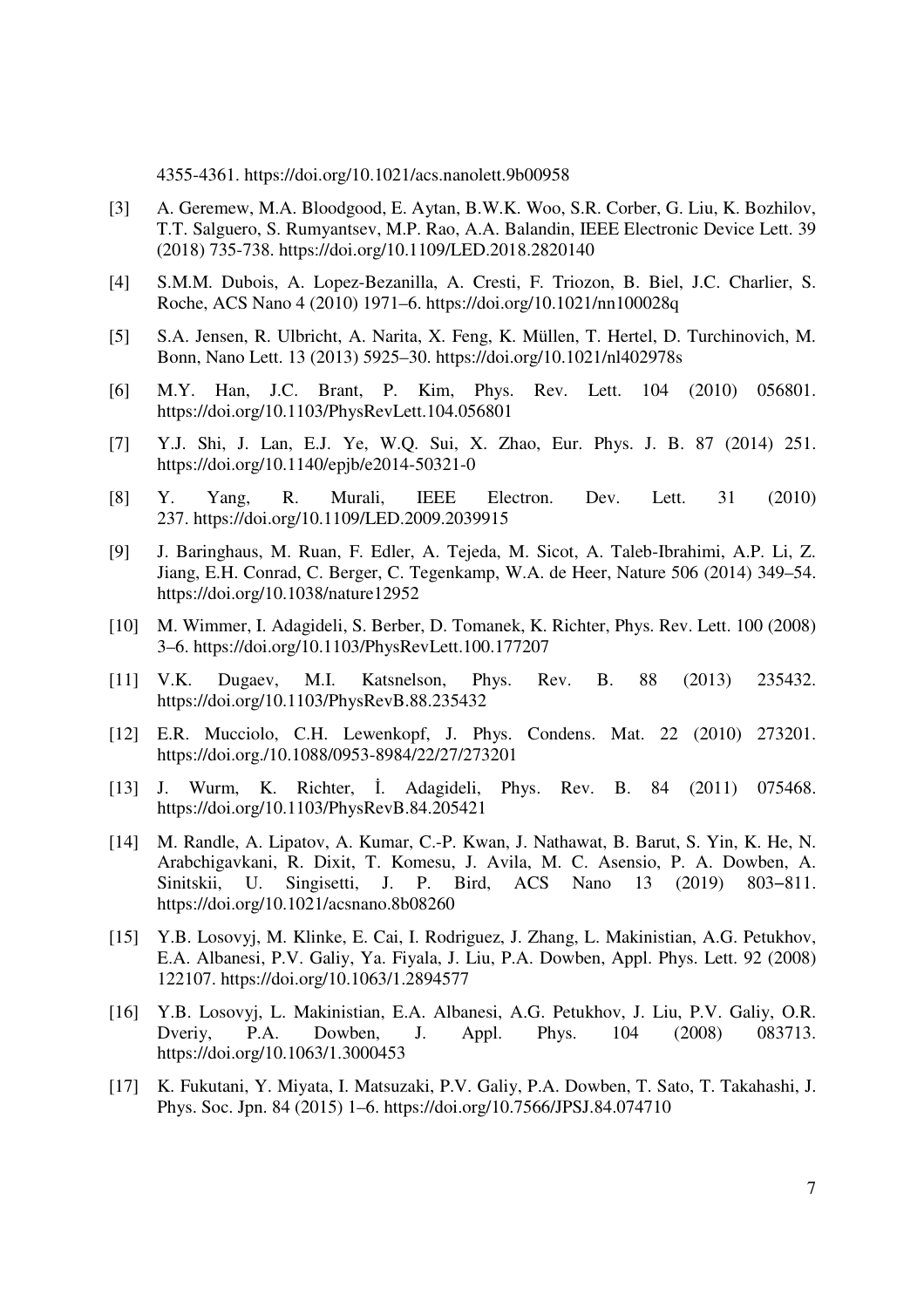- [18] D.M. Bercha, O.B. Mitin, L. Yu Kharkhalis, A.I. Bercha, Phys. Solid State 37 (1995) 1778-81.
- [19] K. Fukutani, T. Sato, P.V. Galiy, K. Sugawara, T. Takahashi, Phys. Rev. B. 93 (2016) 205156. https://doi.org/10.1103/PhysRevB.93.205156
- [20] A. Dhingra, P.V. Galiy, L. Wang et al., Semicond. Sci. Technol. (2020) in press https://doi.org/10.1088/1361-6641/ab7e45
- [21] J.H.C. Hogg, H.H. Sutherland, D.J. Williams, Acta Cryst. B. 29 (1973) 1590–3. https://doi.org/10.1107/S056774087300510
- [22] A. Likfomann, J. Eitienne, C. R. Acad. Sci. C. 275 (1972) 1097.
- [23] J.S. Rhyee, K.H Lee, S.M. Lee, E. Cho, S.Il Kim, E. Lee, Y.S. Kwon, J.H. Shim, G. Kotliar, Nature 459 (2009) 965–8. https://doi.org/10.1038/nature08088
- [24] X. Shi, J.Y. Cho, J.R. Salvador, J. Yang, H. Wang, Appl. Phys. Lett. 96 (2010) 162108. https://doi.org/10.1063/1.3389494
- [25] J.S. Rhyee, K. Ahn, K.H. Lee, H.S. Ji, J.H. Shim, Adv. Mater*.* 23 (2011) 2191–4. https://doi.org/10.1002/adma.201004739
- [26] G.H. Zhu, Y.C. Lan, H. Wang, G. Joshi, Q. Hao, G. Chen, Z.F. Ren, Phys. Rev. B 83 (2011) 3–6. https://doi.org/10.1103/PhysRevB.83.115201
- [27] Y.S. Lim, J.Y. Cho, J.K. Lee, S.M. Choi, K.H. Kim, W.S. Seo, H.H. Park, Electron. Mater. Lett. 6 (2010) 117–21. https://doi.org/10.3365/eml.2010.09.117
- [28] J.S. Rhyee, E. Cho, K.H. Lee, S.M. Lee, S. Il Kim, H.-S. Kim, Y.S. Kwon, S.J. Kim, Appl. Phys. Lett. 95 (2009) 212106. https://doi.org/10.1063/1.3266579
- [29] X. Yin, J.-Y. Liu, L. Chen, L.-M. Wu, Acc. Chem. Res. 51 (2018) 240–7. https://doi.org/10.1021/acs.accounts.7b00480
- [30] Y.-C. Chen, H. Lin, L.-M. Wu, Inorg. Chem. Front. 3 (2016) 1566–71. https://doi.org/10.1039/C6QI00340K
- [31] L. Salik, A. Bouhemadou, K. Boudiaf, F. S. Saoud, S. B. Omran, R. Khenata, Y. A. Douri, A.H. Reshak, J. Supercond. Nov. Magn. 33 (2020) 1091–1102. https://doi.org/10.1007/s10948-019-05331-1
- [32] X. Y. Shi, F. Q. Huang, M. L. Liu, and L. D. Chen, Appl. Phys. Lett. 94, 122103–122105 (2009). https://doi.org/10.1063/1.3103604
- [33] R. Liu, L. Xi, H. Liu, X. Shi, W. Zhang L. Chen, ChemComm. 48 (2012) 3818-3820. https://doi.org/10.1039/c2cc30318c
- [34] X. Shen, B. Zhang, Q. Chen, H. Tan, X. Zhang, G. Wang, X. Lu, X. Zhou, Inorg. Chem. Front. 6 (2019) 3545-3553. https://doi.org/10.1039/C9QI01054H
- [35] S. Pan, C. Wang, Q. Zhang, B. Yang, Y. Cao, L. Liu, Y. Jiang, L. You, K. Guo, J. Zhang, J. Yang, J. Luo, W. Zhang, ACS Appl. Energy Mater. 2 (2019) 8956-8965. https://doi.org/10.1021/acsaem.9b02004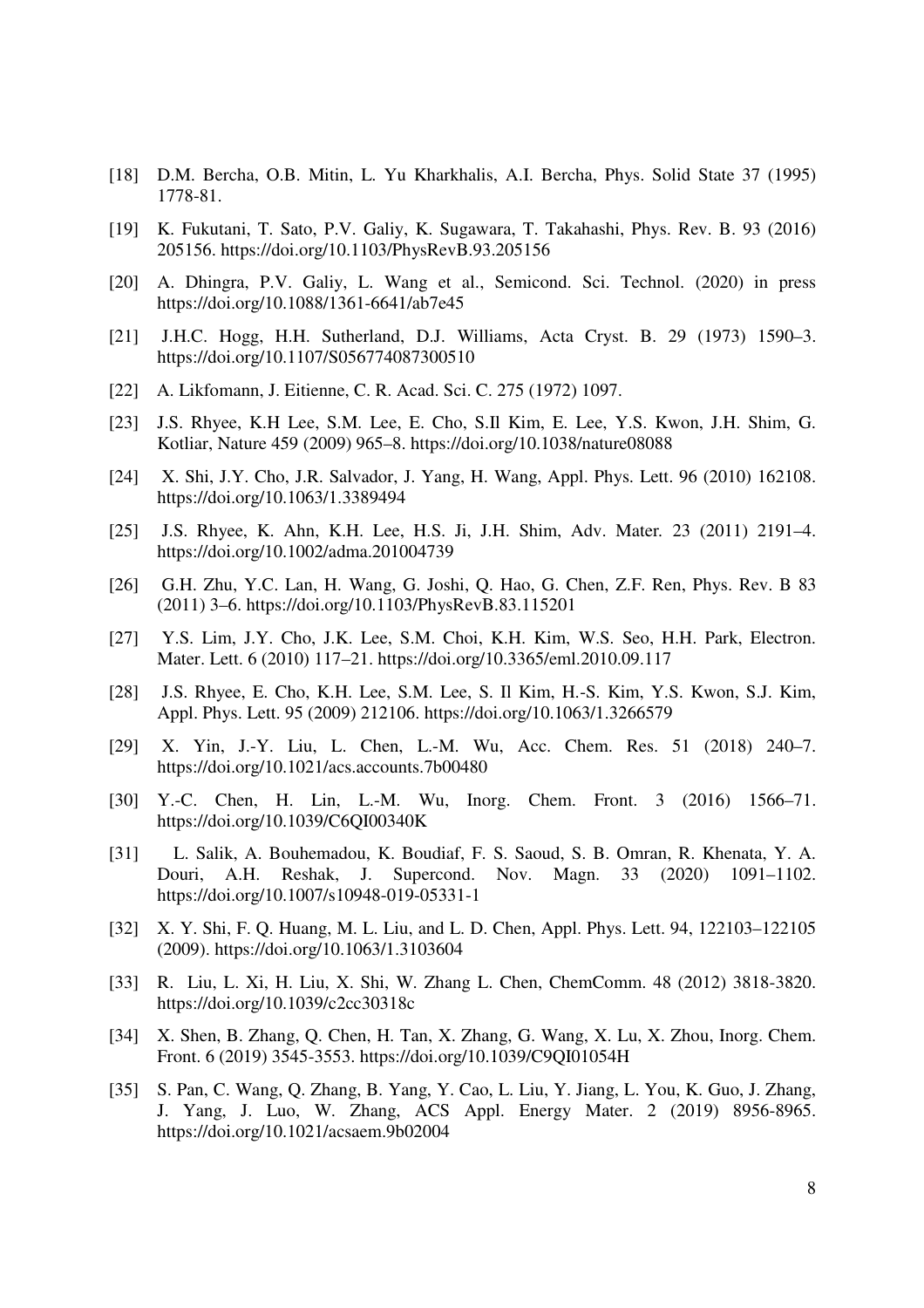- [36] P. E. Evans, M. Pink, A. A. Zhumekenov, G. Hao, Y. Losovyj, O. M. Bakr, P. A. Dowben, A.J. Yost, J. Phys. Chem. C. 122 (2018) 25506–25514. https://doi.org/10.1021/acs.jpcc.8b08994
- [37] P. V. Galiy, Ya. B. Losovyj, T. M. Nenchuk, I. R. Yarovets, Ukr. J. Phys. 59 (2014) 612- 621. https://doi.org/10.15407/ujpe59.06.0612
- [38] C. Waldfried, D.N. McIlroy, J. Zhang, P.A. Dowben, G.A. Katrich, E.W. Plummer E, Surf. Sci. 363 (1996) 296–302. https://doi.org/10.1016/0039-6028(96)00151-3
- [39] C. N. Borca, D. Ristoiu, T. Komesu, H.-K. Jeong, Ch. Hordequin, J. Pierre, J. P. Nozieres, and P. A. Dowben, Appl. Phys. Lett. 77 (2000) 88-90. https://doi.org/10.1063/1.126886
- [40] H.K. Jeong, T. Komesu, P.A. Dowben, B.D. Schultz, C.J. Palmstrøm, Phys. Lett. A 302 (2002) 217–223. https://doi.org/10.1016/S0375-9601(02)01048-4
- [41] M. A. Van Hove, W.H. Weinberg, C.M. Chan in: Low-Energy Electron Diffraction, (Springer Series in Surface Science, vol. 6, 1986) pp.134
- [42] L. J. Clarke, Surface Crystallography, (Wiley, New York, 1985)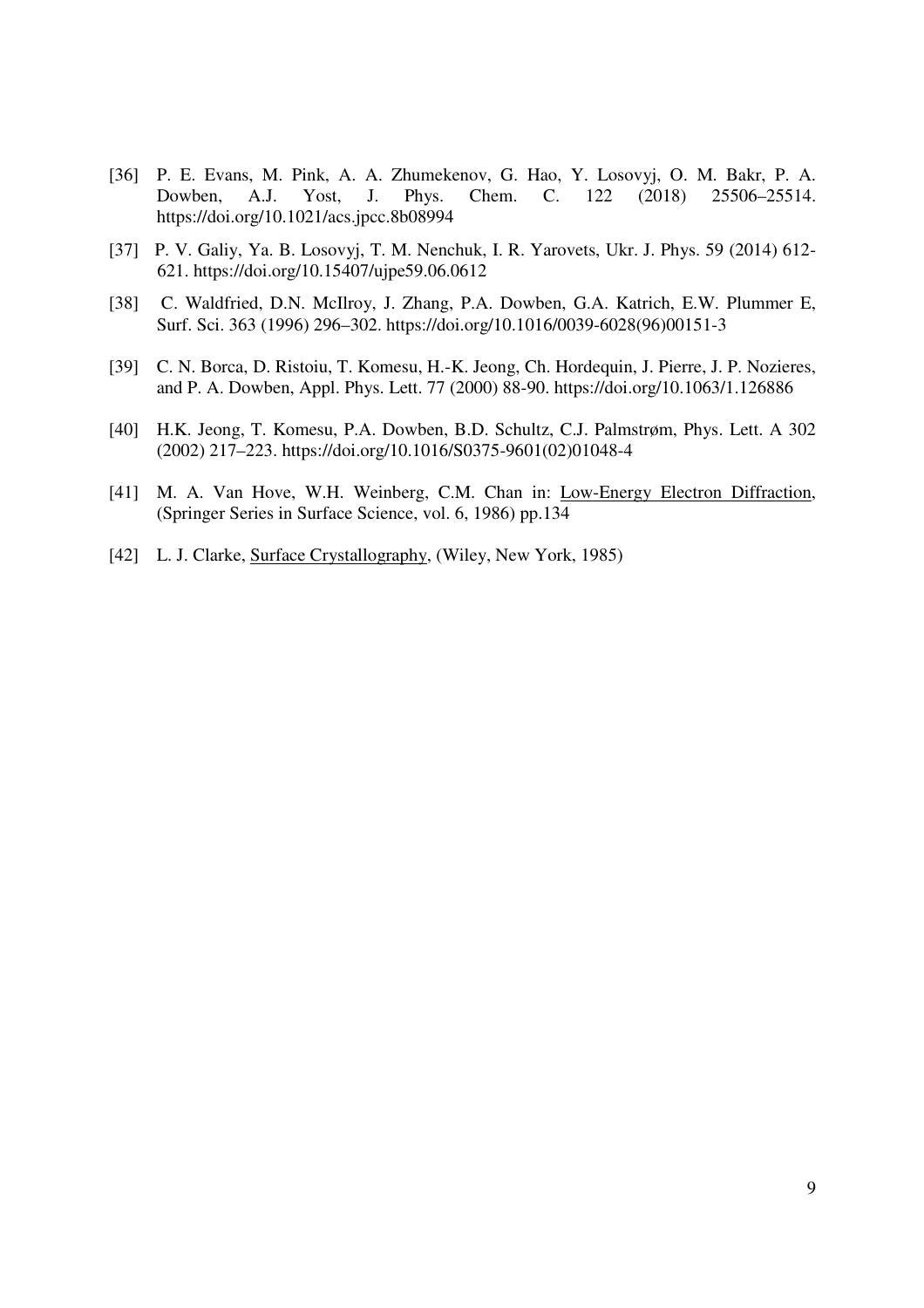

Figure 1. The photoemission spectra of the In  $3d_{5/2}$  core-level, with the surface and bulk component indicated. The X-ray photoemission spectra were taken at temperatures between 240 and 300 K. Solid lines represent raw spectra, whereas triangles represent In  $3d_{5/2}$  surface corelevel component and circles indicate In 3d5/2 selvedge/bulk core-level component.